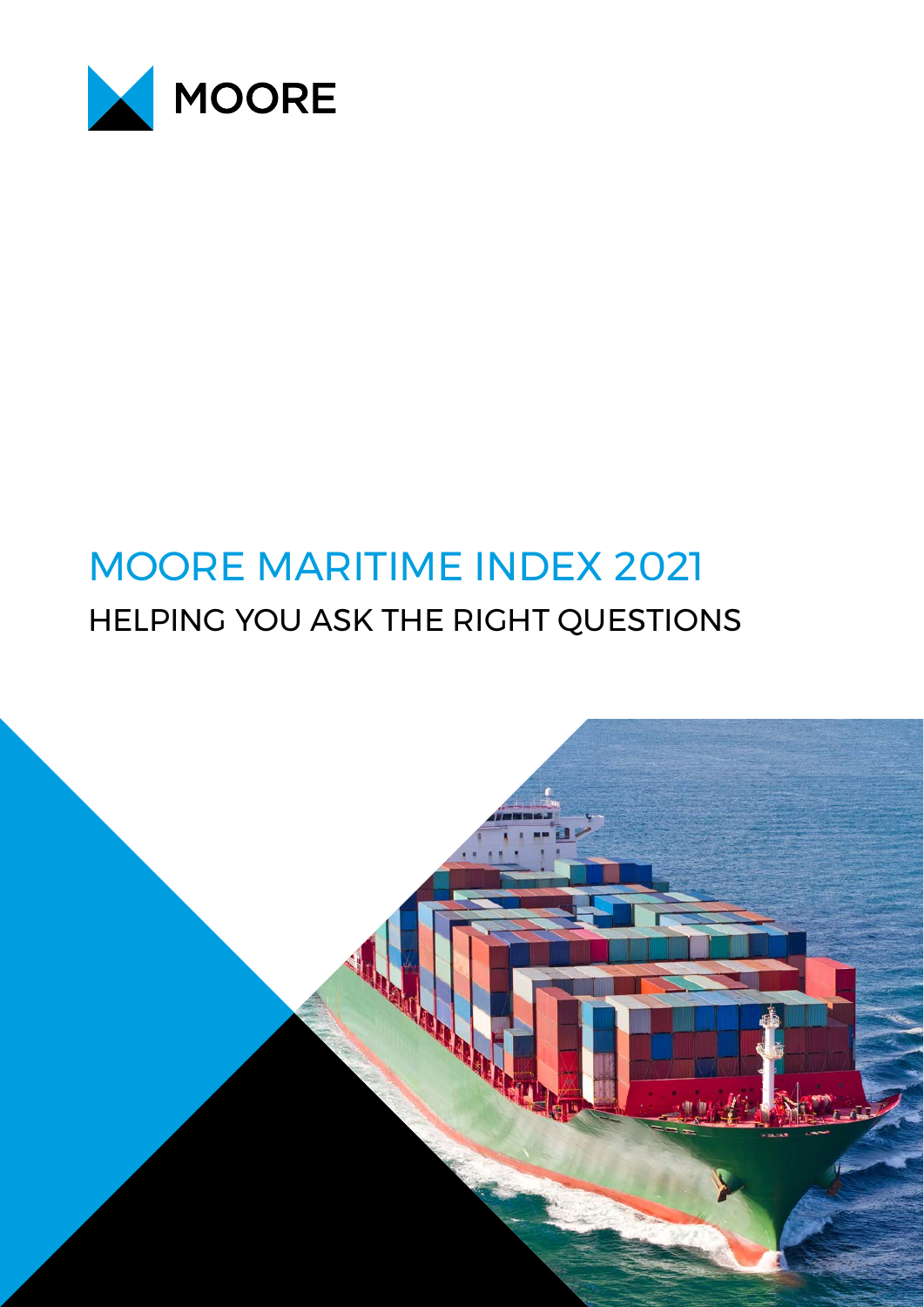

# **ABOUT**

Moore Maritime Index (MMI) is our statistical and analytics tool on shipping operating costs and revenues of more than 1,500 vessels. We extract our data from the financial statements of ship-owning companies audited by Moore Global member firms, as well as from verifiable independent submissions from all around the world. The content of Moore Maritime Index is extensive, exclusive and practical and it is designed to provide you with a wide variety of insights in relation to the shipping industry.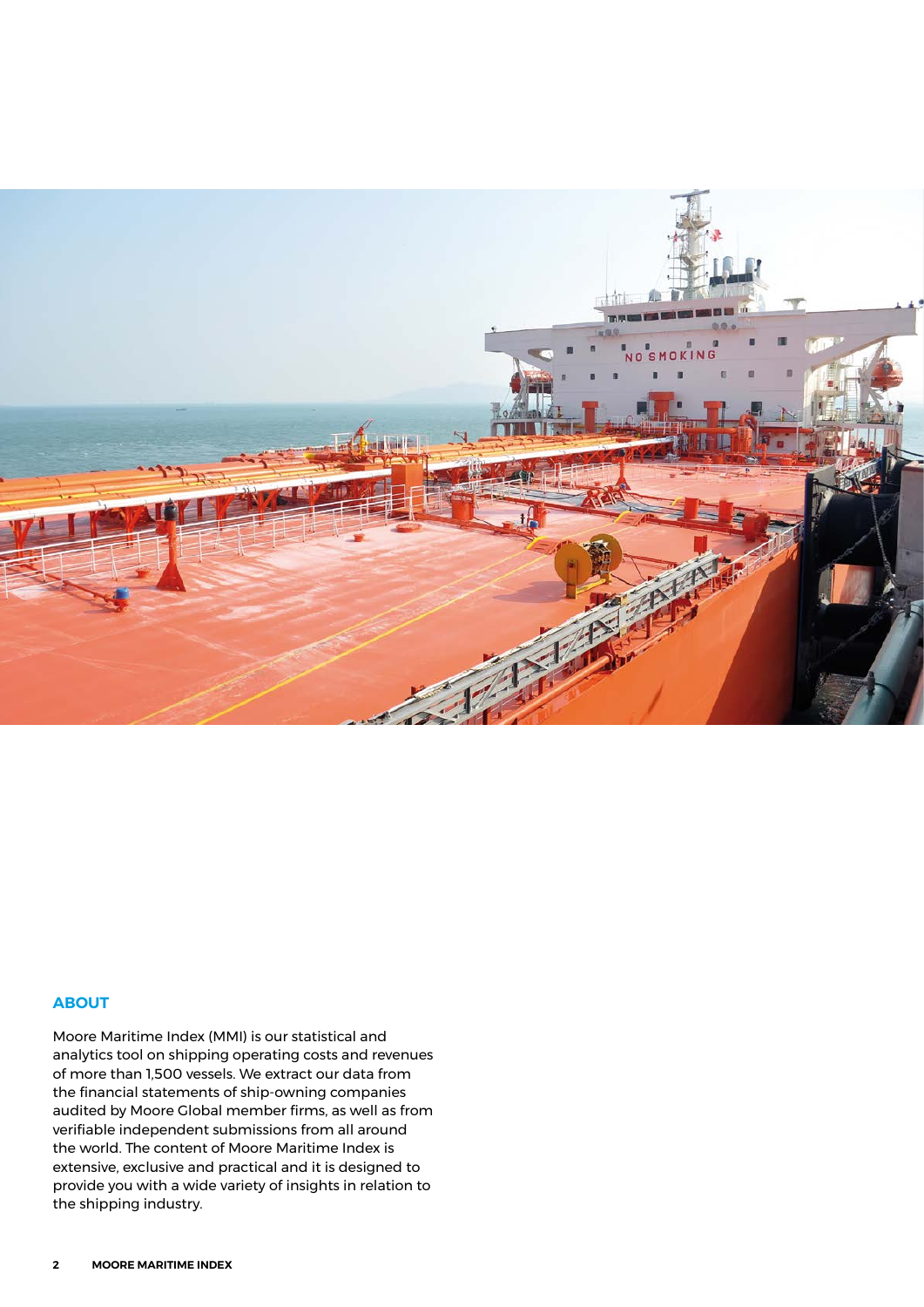# **TANKERS**

#### **Small Tanker (< 20,000 dwt)**

| <b>Daily KPIs</b>   | <b>TCE</b> | <b>Crew</b><br><b>Wages</b> | <b>Provisions</b> | <b>Crew</b><br><b>Other</b> | <b>Lubricants</b> | <b>Stores</b> | <b>R&amp;M</b> | <b>Spares</b> | <b>Insurance</b><br>costs | Admin | <b>Total</b><br>Opex <sup>*</sup> |
|---------------------|------------|-----------------------------|-------------------|-----------------------------|-------------------|---------------|----------------|---------------|---------------------------|-------|-----------------------------------|
| <b>Observations</b> | 55         | 58                          | 44                | 48                          | 58                | 58            | 56             | 49            | 55                        | 58    | 58                                |
| Average             | \$8,979    | \$2,832                     | \$186             | \$375                       | \$144             | \$386         | \$437          | \$435         | \$346                     | \$713 | \$5,681                           |
| <b>Lower bound</b>  | \$6.421    | \$2.094                     | \$135             | \$182                       | \$39              | \$218         | \$171          | \$155         | \$180                     | \$390 | \$3,724                           |
| <b>Higher bound</b> | \$13,182   | \$3,987                     | \$215             | \$575                       | \$258             | \$514         | \$778          | \$742         | \$433                     | \$975 | \$6,871                           |

#### **Handy Tanker (20,000 - 49,999 dwt)**

| <b>Daily KPIs</b>   | <b>TCE</b> | <b>Crew</b><br><b>Wages</b> | <b>Provisions</b> | <b>Crew</b><br><b>Other</b> | <b>Lubricants</b> | <b>Stores</b> | <b>R&amp;M</b> | <b>Spares</b> | <b>Insurance</b><br>costs | <b>Admin</b> | <b>Total</b><br>Opex <sup>*</sup> |
|---------------------|------------|-----------------------------|-------------------|-----------------------------|-------------------|---------------|----------------|---------------|---------------------------|--------------|-----------------------------------|
| <b>Observations</b> | 100        | 176                         | 159               | 157                         | 175               | 176           | 170            | 151           | 173                       | 176          | 176                               |
| Average             | \$14,191   | \$3,268                     | \$211             | \$492                       | \$197             | \$373         | \$366          | \$448         | \$320                     | \$956        | \$6,511                           |
| <b>Lower bound</b>  | \$10.769   | \$2,938                     | \$174             | \$321                       | \$119             | \$257         | \$131          | \$266         | \$201                     | \$716        | \$5,929                           |
| <b>Higher bound</b> | \$17,180   | \$3,635                     | \$245             | \$678                       | \$277             | \$490         | \$678          | \$628         | \$446                     | \$1,170      | \$7,221                           |

#### **Panamax Tanker (50,000 - 79,999 dwt)**

| <b>Daily KPIs</b>   | <b>TCE</b> | <b>Crew</b><br><b>Wages</b> | <b>Provisions</b> | <b>Crew</b><br><b>Other</b> | <b>Lubricants</b> | <b>Stores</b> | <b>R&amp;M</b> | <b>Spares</b> | <b>Insurance</b><br>costs | <b>Admin</b> | <b>Total</b><br>Opex* |
|---------------------|------------|-----------------------------|-------------------|-----------------------------|-------------------|---------------|----------------|---------------|---------------------------|--------------|-----------------------|
| <b>Observations</b> | 64         | 145                         | 126               | 126                         | 145               | 145           | 141            | 118           | 140                       | 145          | 145                   |
| Average             | \$16,212   | \$3,249                     | \$214             | \$475                       | \$226             | \$352         | \$340          | \$549         | \$340                     | \$1,009      | \$6,571               |
| <b>Lower bound</b>  | \$11,747   | \$2.975                     | \$188             | \$348                       | \$142             | \$262         | \$133          | \$403         | \$231                     | \$834        | \$6,018               |
| <b>Higher bound</b> | \$19,689   | \$3,584                     | \$241             | \$616                       | \$308             | \$434         | \$547          | \$653         | \$491                     | \$1,120      | \$7,027               |

#### **Aframax Tanker (80,000 - 119,999 dwt)**

| <b>Daily KPIs</b>   | <b>TCE</b> | <b>Crew</b><br><b>Wages</b> | <b>Provisions</b> | <b>Crew</b><br><b>Other</b> | <b>Lubricants</b> | <b>Stores</b> | <b>R&amp;M</b> | <b>Spares</b> | <b>Insurance</b><br>costs | <b>Admin</b> | <b>Total</b><br>Opex <sup>*</sup> |
|---------------------|------------|-----------------------------|-------------------|-----------------------------|-------------------|---------------|----------------|---------------|---------------------------|--------------|-----------------------------------|
| <b>Observations</b> | 108        | 173                         | 173               | 169                         | 173               | 173           | 173            | 158           | 172                       | 173          | 173                               |
| Average             | \$24,432   | \$3,351                     | \$218             | \$440                       | \$265             | \$438         | \$383          | \$591         | \$414                     | \$1,129      | \$7,164                           |
| <b>Lower bound</b>  | \$18,825   | \$3.060                     | \$193             | \$282                       | \$177             | \$294         | \$149          | \$368         | \$318                     | \$894        | \$6,312                           |
| <b>Higher bound</b> | \$30.638   | \$3,687                     | \$246             | \$599                       | \$343             | \$568         | \$614          | \$798         | \$508                     | \$1,282      | \$8,225                           |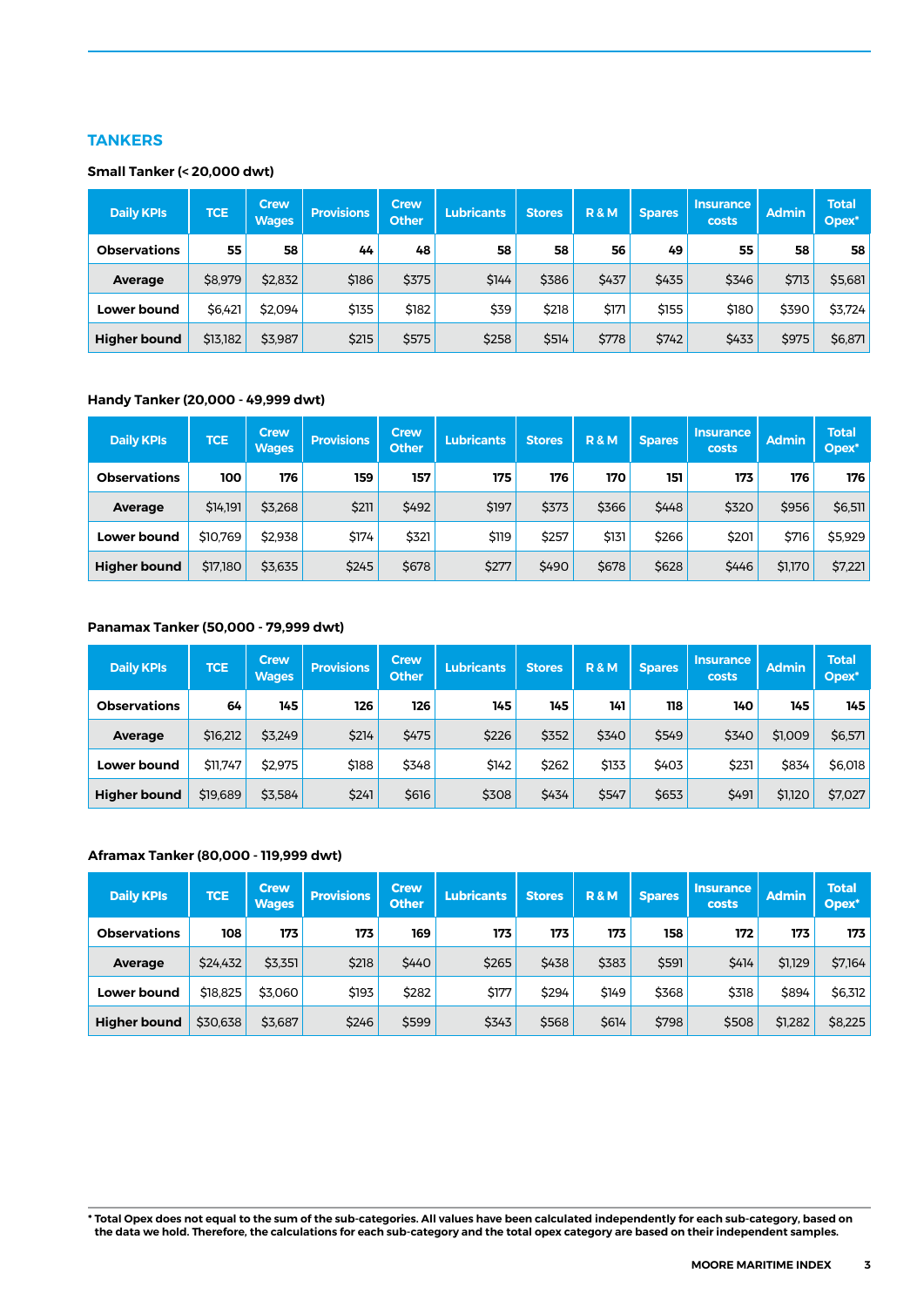#### **Suezmax Tanker (120,000 - 179,999 dwt)**

| <b>Daily KPIs</b>   | <b>TCE</b> | <b>Crew</b><br><b>Wages</b> | <b>Provisions</b> | <b>Crew</b><br><b>Other</b> | <b>Lubricants</b> | <b>Stores</b> | <b>R&amp;M</b> | <b>Spares</b> | <b>Insurance</b><br>costs | <b>Admin</b> | <b>Total</b><br>Opex <sup>*</sup> |
|---------------------|------------|-----------------------------|-------------------|-----------------------------|-------------------|---------------|----------------|---------------|---------------------------|--------------|-----------------------------------|
| <b>Observations</b> | 50         | 54                          | 54                | 54                          | 54                | 54            | 54             | 53            | 54                        | 54           | 54                                |
| <b>Average</b>      | \$29,202   | \$3,516                     | \$234             | \$416                       | \$308             | \$456         | \$411          | \$603         | \$513                     | \$952        | \$7,396                           |
| <b>Lower bound</b>  | \$15,807   | \$3,088                     | \$193             | \$316                       | \$198             | \$333         | \$181          | \$444         | \$443                     | \$642        | \$6,653                           |
| <b>Higher bound</b> | \$42,772   | \$3,831                     | \$299             | \$550                       | \$389             | \$536         | \$658          | \$766         | \$573                     | \$1,266      | \$8,007                           |

#### **VLCC (180,000 – 319,999 dwt)**

| <b>Daily KPIs</b>   | <b>TCE</b> | <b>Crew</b><br><b>Wages</b> | <b>Provisions</b> | <b>Crew</b><br><b>Other</b> | <b>Lubricants</b> | <b>Stores</b> | <b>R&amp;M</b> | <b>Spares</b> | <b>Insurance</b><br>costs | <b>Admin</b> | <b>Total</b><br>$Oplex*$ |
|---------------------|------------|-----------------------------|-------------------|-----------------------------|-------------------|---------------|----------------|---------------|---------------------------|--------------|--------------------------|
| <b>Observations</b> | 36         | 36                          | 36                | 36                          | 36                | 36            | 36             | 36            | 36                        | 36           | 36                       |
| Average             | \$60,742   | \$4,359                     | \$301             | \$479                       | \$512             | \$605         | \$439          | \$1,055       | \$774                     | \$1,207      | \$9,673                  |
| <b>Lower bound</b>  | \$25,385   | \$3,600                     | \$236             | \$317                       | \$316             | \$427         | \$223          | \$718         | \$579                     | \$737        | \$7,903                  |
| <b>Higher bound</b> | \$85,685   | \$5,414                     | \$340             | \$617                       | \$612             | \$713         | \$617          | \$1,404       | \$949                     | \$2,564      | \$11,562                 |

 $\mathbf{H}$ 

# HELPING YOU ASK THE RIGHT QUESTIONS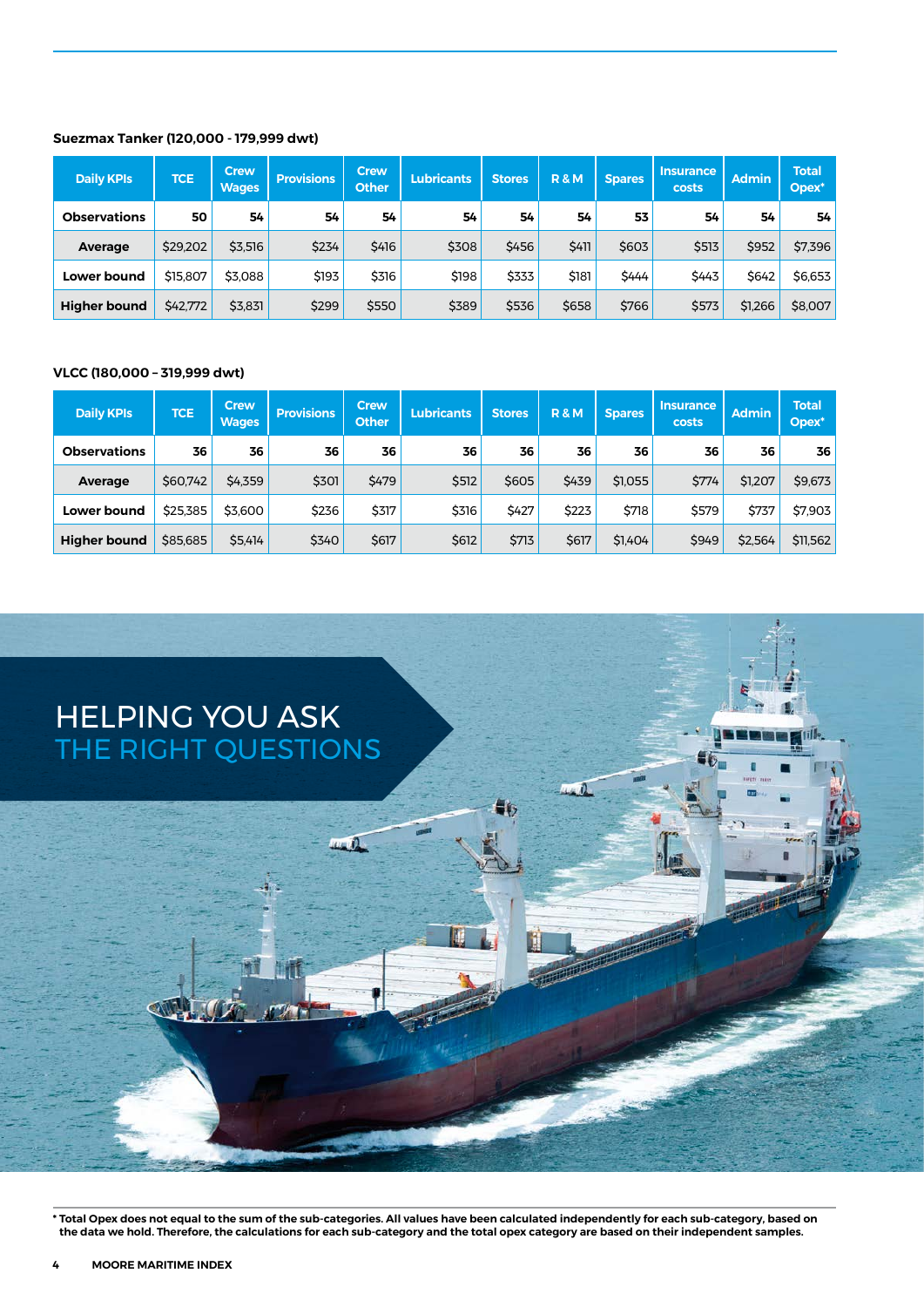# **BULK CARRIERS**

#### **Handysize (10,000 - 39,999 dwt)**

| <b>Daily KPIs</b>   | <b>TCE</b> | <b>Crew</b><br><b>Wages</b> | <b>Provisions</b> | <b>Crew</b><br><b>Other</b> | <b>Lubricants</b> | <b>Stores</b> | <b>R&amp;M</b> | <b>Spares</b> | <b>Insurance</b><br>costs | <b>Admin</b> | <b>Total</b><br>Opex* |
|---------------------|------------|-----------------------------|-------------------|-----------------------------|-------------------|---------------|----------------|---------------|---------------------------|--------------|-----------------------|
| <b>Observations</b> | 100        | 108                         | 100               | 101                         | 106               | 108           | 108            | 96            | 108                       | 108          | 108                   |
| Average             | \$6,756    | \$2,263                     | \$173             | \$341                       | \$252             | \$351         | \$273          | \$260         | \$341                     | \$907        | \$5,092               |
| <b>Lower bound</b>  | \$5,341    | \$1,981                     | \$144             | \$160                       | \$156             | \$218         | \$104          | \$121         | \$240                     | \$612        | \$4,423               |
| <b>Higher bound</b> | \$8,091    | \$2,595                     | \$207             | \$548                       | \$345             | \$472         | \$449          | \$375         | \$461                     | \$1,217      | \$5,633               |

#### **Handymax (40,000 - 59,999 dwt)**

| <b>Daily KPIs</b>   | <b>TCE</b> | <b>Crew</b><br><b>Wages</b> | <b>Provisions</b> | <b>Crew</b><br><b>Other</b> | Lubricants | <b>Stores</b> | <b>R&amp;M</b> | <b>Spares</b> | <b>Insurance</b><br>costs | <b>Admin</b> | <b>Total</b><br>Opex* |
|---------------------|------------|-----------------------------|-------------------|-----------------------------|------------|---------------|----------------|---------------|---------------------------|--------------|-----------------------|
| <b>Observations</b> | 130        | 135                         | 135               | 135                         | 134        | 135           | 134            | 126           | 135                       | 135          | 135                   |
| Average             | \$7,895    | \$2.464                     | \$193             | \$332                       | \$284      | \$412         | \$386          | \$503         | \$390                     | \$1,028      | \$5,951               |
| <b>Lower bound</b>  | \$5,382    | \$2.084                     | \$152             | \$200                       | \$197      | \$226         | \$120          | \$256         | \$234                     | \$728        | \$5,092               |
| <b>Higher bound</b> | \$10,005   | \$2,915                     | \$237             | \$470                       | \$378      | \$577         | \$580          | <b>\$714</b>  | \$504                     | \$1,308      | \$6,897               |

# **Panamax (60,000 - 124,999 dwt)**

| <b>Daily KPIs</b>   | <b>TCE</b> | <b>Crew</b><br><b>Wages</b> | <b>Provisions</b> | Crew<br><b>Other</b> | <b>Lubricants</b> | <b>Stores</b> | <b>R&amp;M</b> | <b>Spares</b> | <b>Insurance</b><br>costs | <b>Admin</b> | <b>Total</b><br>Opex <sup>*</sup> |
|---------------------|------------|-----------------------------|-------------------|----------------------|-------------------|---------------|----------------|---------------|---------------------------|--------------|-----------------------------------|
| <b>Observations</b> | 277        | 346                         | 330               | 331                  | 344               | 346           | 346            | 316           | 346                       | 346          | 346                               |
| Average             | \$9,532    | \$2.504                     | \$193             | \$343                | \$255             | \$336         | \$314          | \$370         | \$342                     | \$1,072      | \$5,671                           |
| <b>Lower bound</b>  | \$7,334    | \$2.127                     | \$158             | \$205                | \$159             | \$203         | \$107          | \$189         | \$224                     | \$742        | \$4,790                           |
| <b>Higher bound</b> | \$11,562   | \$2.996                     | \$225             | \$485                | \$347             | \$439         | \$536          | \$552         | \$468                     | \$1,325      | \$6,516                           |

# **Capesize (> 125,000 dwt)**

| <b>Daily KPIs</b>   | <b>TCE</b> | <b>Crew</b><br><b>Wages</b> | <b>Provisions</b> | <b>Crew</b><br><b>Other</b> | <b>Lubricants</b> | <b>Stores</b> | <b>R&amp;M</b> | <b>Spares</b> | <b>Insurance</b><br>costs | <b>Admin</b> | <b>Total</b><br>Opex <sup>*</sup> |
|---------------------|------------|-----------------------------|-------------------|-----------------------------|-------------------|---------------|----------------|---------------|---------------------------|--------------|-----------------------------------|
| <b>Observations</b> | 79         | 82                          | 82                | 82                          | 82                | 82            | 82             | 78            | 82                        | 82           | 82                                |
| Average             | \$12,524   | \$2.646                     | \$207             | \$350                       | \$465             | \$376         | \$530          | \$537         | \$465                     | \$1,205      | \$6,754                           |
| Lower bound         | \$9.083    | \$2.324                     | \$162             | \$221                       | \$260             | \$219         | \$180          | \$275         | \$373                     | \$604        | \$5,601                           |
| <b>Higher bound</b> | \$16,965   | \$3,060                     | \$244             | \$495                       | \$656             | \$498         | \$930          | \$754         | \$545                     | \$1,578      | \$7,831                           |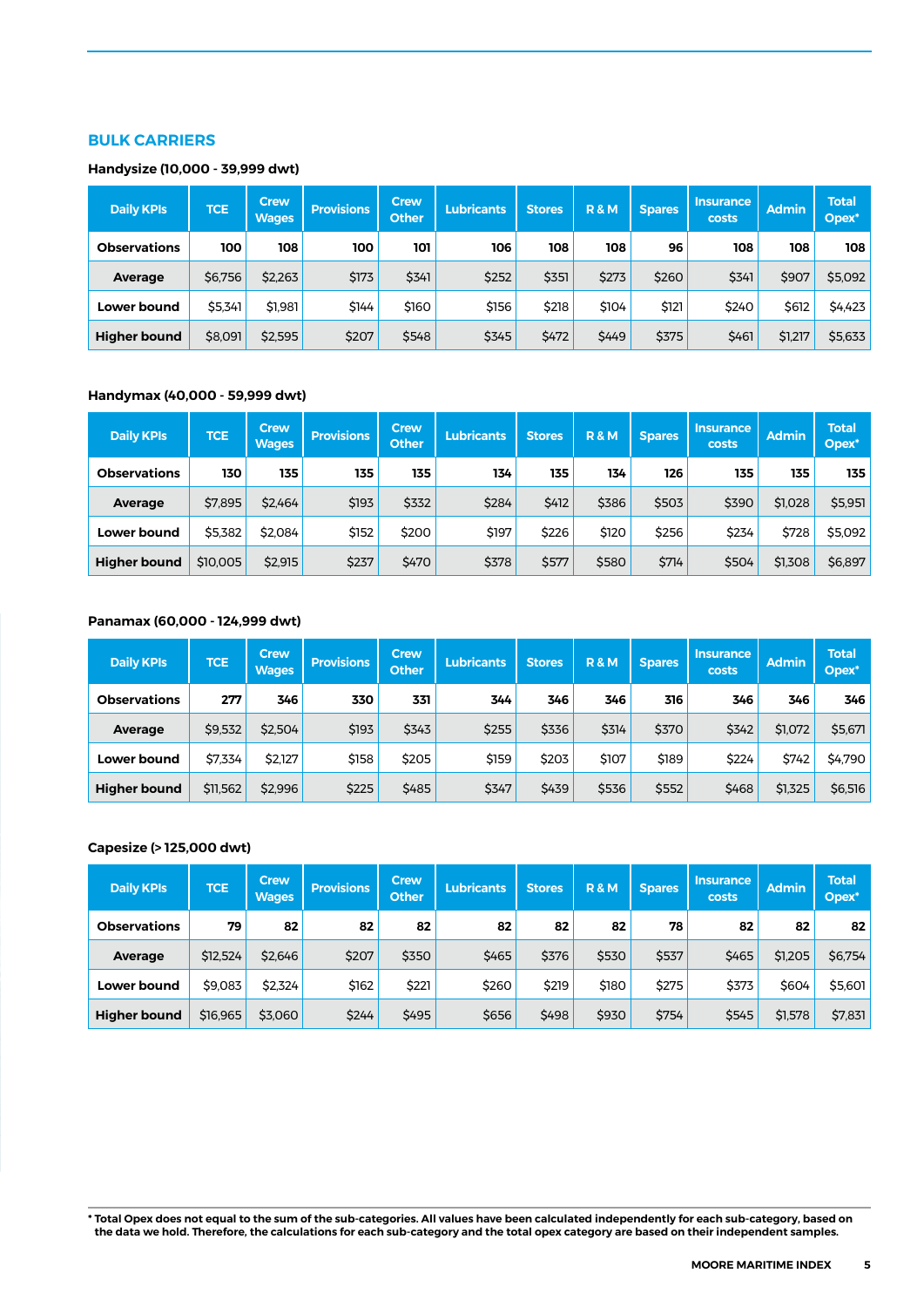# **CONTAINERS**

#### **Feeder (1,000 - 1,999 TEU)**

| <b>Daily KPIs</b>   | <b>TCE</b> | <b>Crew Costs Lubricants</b> |       | <b>Stores</b> | <b>R&amp;M</b> | <b>Spares</b> | <b>Insurance</b><br>costs | <b>Admin</b> | <b>Total</b><br>Opex* |
|---------------------|------------|------------------------------|-------|---------------|----------------|---------------|---------------------------|--------------|-----------------------|
| <b>Observations</b> | 26         | 26                           | 26    | 26            | 26             | 26            | 26                        | 26           | 26                    |
| Average             | \$8,699    | \$2,809                      | \$220 | \$253         | \$208          | \$366         | \$190                     | \$835        | \$4,881               |
| <b>Lower bound</b>  | \$6,217    | \$2,532                      | \$127 | \$155         | \$137          | \$100         | \$145                     | \$561        | \$4,303               |
| <b>Higher bound</b> | \$11,470   | \$3,069                      | \$310 | \$397         | \$288          | \$588         | \$223                     | \$947        | \$5,735               |

# **Feedermax (2,000 - 3,000 TEU)**

| <b>Daily KPIs</b>   | <b>TCE</b> |         | <b>Crew Costs   Lubricants  </b> | <b>Stores</b> | <b>R&amp;M</b> | <b>Spares</b> | <b>Insurance</b><br>costs | <b>Admin</b> | <b>Total</b><br>Opex <sup>*</sup> |
|---------------------|------------|---------|----------------------------------|---------------|----------------|---------------|---------------------------|--------------|-----------------------------------|
| <b>Observations</b> | 23         | 23      | 23                               | 23            | 23             | 23            | 23                        | 23           | 23                                |
| Average             | \$9,018    | \$2,943 | \$245                            | \$298         | \$319          | \$401         | \$315                     | \$681        | \$5,201                           |
| Lower bound         | \$7,224    | \$2,728 | \$132                            | \$198         | \$140          | \$232         | \$262                     | \$532        | \$4,605                           |
| <b>Higher bound</b> | \$10,543   | \$3,279 | \$375                            | \$413         | \$526          | \$544         | \$341                     | \$882        | \$5,712                           |

#### **Panamax (3,000 - 5,099 TEU)**

| <b>Daily KPIs</b>   | <b>TCE</b> | <b>Crew Costs</b> | Lubricants | <b>Stores</b> | <b>R&amp;M</b> | <b>Spares</b> | <b>Insurance</b><br>costs | <b>Admin</b> | <b>Total</b><br>Opex <sup>*</sup> |
|---------------------|------------|-------------------|------------|---------------|----------------|---------------|---------------------------|--------------|-----------------------------------|
| <b>Observations</b> | 18         | 18                | 18         | 18            | 18             | 18            | 18                        | 18           | 18                                |
| Average             | \$15,064   | \$3,072           | \$369      | \$291         | \$280          | \$915         | \$406                     | \$1,093      | \$6,426                           |
| Lower bound         | \$9,704    | \$2,616           | \$273      | \$197         | \$138          | \$407         | \$299                     | \$618        | \$4,921                           |
| <b>Higher bound</b> | \$22,141   | \$3,486           | \$575      | \$380         | \$392          | \$1,330       | \$517                     | \$1,353      | \$7,563                           |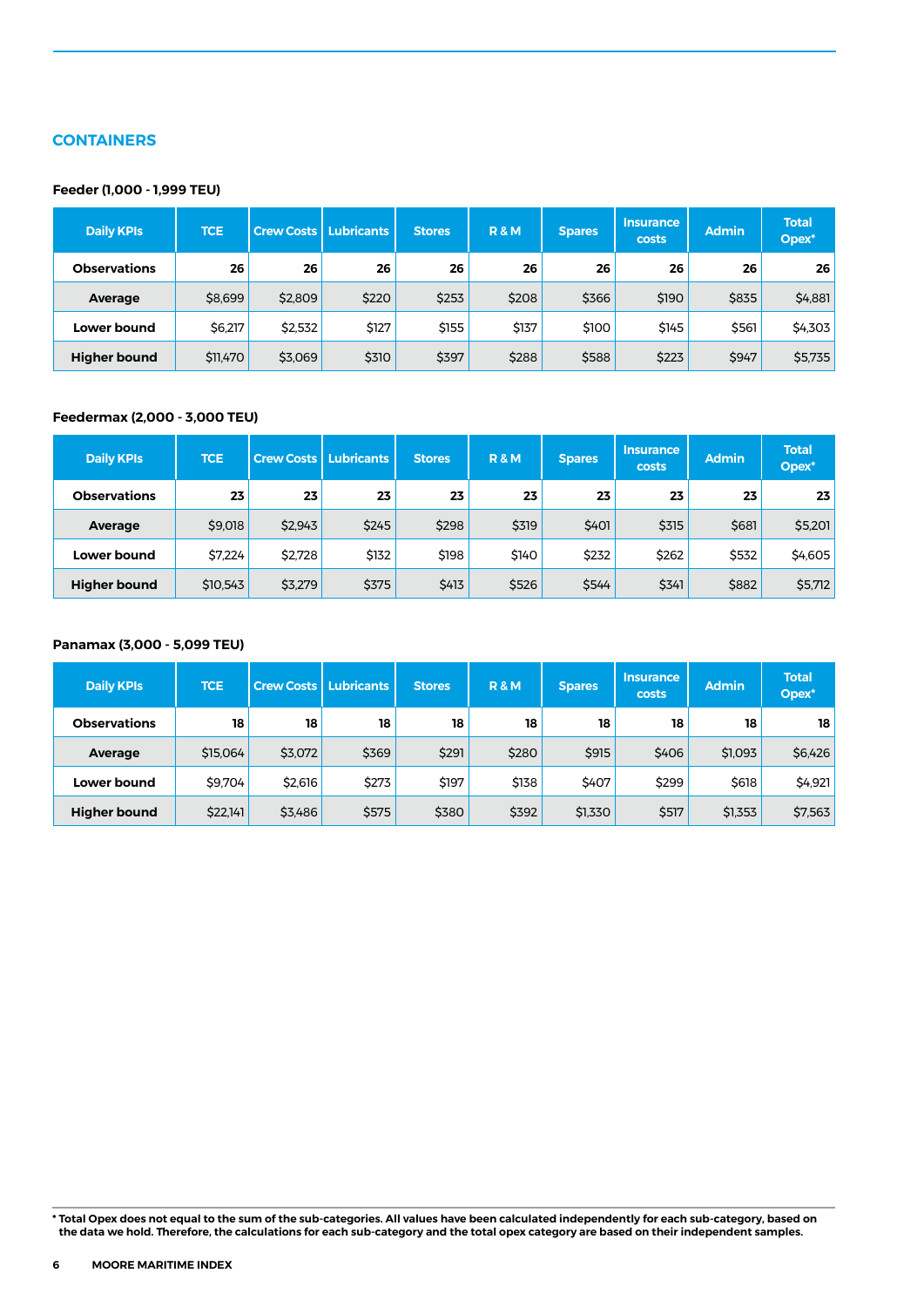# **GLOSSARY**

#### Crew Wages

Payroll, including basic wages, overtime, bonuses, leave pay and all other crew allowances.

#### **Provisions**

Victualing for the crew.

#### Crew Other

Crew agency fee, crew change, crew travelling costs, visas and work permits, crew medical costs, crew life insurance, establishment costs, holds cleaning, housekeeping, laundry, manning, representation, social contributions, training, union fees, watchman, working clothes.

#### **Lubricants**

Oils for the main and auxiliary engines as well as for steering gears, compressors, shaft bearings, greases and other equipment and on board systems.

#### Stores

Chemicals/gases, consumables, engine stores, cabin stores, deck stores, fresh water, sea stock paints, ship stores, steward stores, medicine, printing and stationary, radio traffic, supplies.

#### Repairs and maintenance

Repairs and maintenance for deck machinery, electrical equipment, propulsion and rudder systems, auxiliary machinery, diesel engine, communication and navigation equipment, ship chandler, fire-fighting and life-saving equipment, deck / accommodation, cargo hold hatch cover, HVAC, valve, filter/strainer, pipe fittings and other equipment.

#### Spares

Main and auxiliary engine spares, charts and nautical, deck machinery, freight and forwarding, other spares.

#### **Insurance**

Hull and machinery, increased value, war risks and all other marine insurances except for insurance claims, insurance deductible, insurance irrecoverable, off hire, voyage extra insurance and franchise. Protection and indemnity club calls, freight, demurrage and defence calls (FDD).

#### Admin

Registration costs, administration costs and management fees. Registration costs include initial registration fees, annual tonnage tax, issuance of transcripts, inspection of the registry, other annual ship registration fees and national authorities fees. Administration costs include administration and agency fees, communications, general costs, legal and professional expenses, miscellaneous non-voyage expenses, OPA90 expenses,. Disbursements and owners estimated disbursement account suspense are excluded from the operating costs reported. Management fees are fees for both in-house management services and management contracted out to a third party are included. Management fees for chartering management, technical management, crew management and insurance arrangements are included. Management fees for Sales and Purchases are excluded from the operating costs.

# **TCE**

In assessing timecharter equivalent yields, annual net income less direct voyage costs is divided by total voyage duration, where: a) net income equals net daily hire/ freight/pool rate multiplied by total voyage days, plus any ballast bonus, if any and b) cost is the cost of bunkers consumed plus any other relevant expenses, including commissions, port expenses, canal dues, etc . Total voyage duration is the ballast time plus days on hire/freight/pool.

#### Average

Average refers to the arithmetic mean of the data set, which is calculated as the sum of all observations in the data set divided by the number of observations of the data set.

#### **Observations**

Observations indicate the total number of data points available.

#### Lower bound

Lower bound is the value below which the 15% of the observations falls.

#### Higher bound

Higher bound is the value above which the 15% of the observations falls.